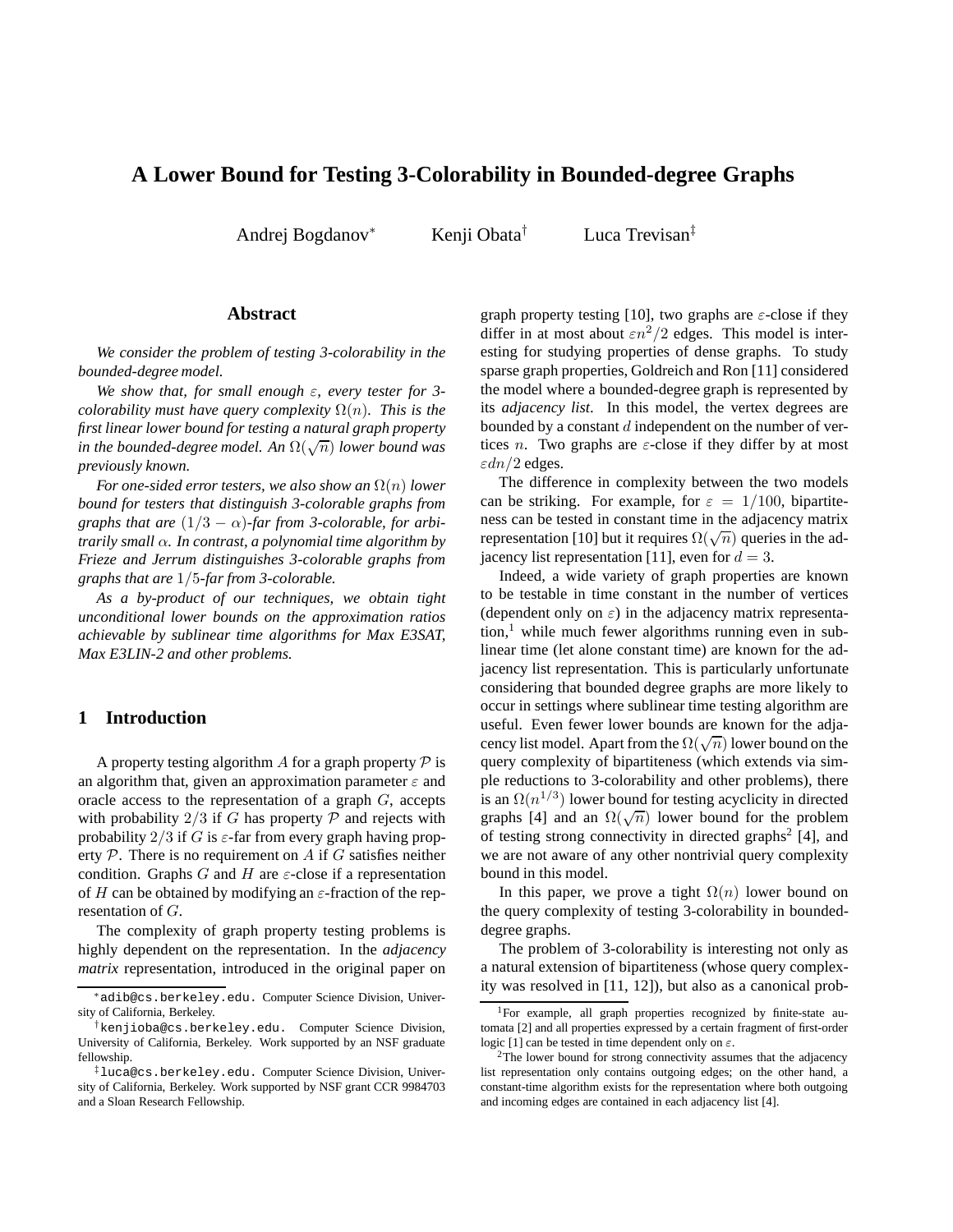lem whose complexity can be shown to be equivalent to the complexity of several other problems using appropriate reductions.

#### **Related results**

Goldreich, Goldwasser and Ron [10] present a tester for 3-colorability in the adjacency matrix representation that makes  $\tilde{O}(1/\varepsilon^6)$  queries and runs in  $2^{\tilde{O}(1/\varepsilon^3)}$  time. Alon and Krivelevich [3] improve the number of queries to  $\tilde{O}(1/\varepsilon^4)$ and the running time to  $2^{\tilde{O}(1/\varepsilon^2)}$ .

In the bounded-degree model, a testing algorithm must tell apart 3-colorable bounded-degree graphs from bounded-degree graphs where every 3-coloring violates an  $\varepsilon$ -fraction of the edges. For sufficiently small  $\varepsilon$ , this problem is NP-hard for general graphs [16]. Using the reduction from Section 5 (that we introduce for a different purpose), this problem can be shown to be NP-hard when restricted to bounded-degree graphs. This provides strong evidence against the existence of polynomial-time algorithms (and consequently, sublinear time algorithms) for this problem. Using our reduction, together with the Polishuck-Spielman version of the PCP theorem [17], it can be shown that the testing problem has query complexity  $\Omega(n^{1-\varepsilon^c})$  for some constant  $c$ , assuming 3SAT on  $n$  variables has circuit complexity  $2^{n^{1-o(1)}}$ .

Goldreich and Ron [11] prove an unconditional  $\Omega(\sqrt{n})$ lower bound on query complexity for sufficiently small  $\varepsilon$ . On the positive side, Frieze and Jerrum [7] give a polynomial time algorithm that distinguishes between 3-colorable graphs and graphs that are 1/5-far from 3-colorable.

#### **Lower bound for one-sided error testers**

Our goal is to prove that no property tester with one-sided error, given a degree- $d$  graph with  $n$  vertices, can look at fewer than  $\delta n$  entries of the adjacency list representation of the graph, yet reject with constant probability graphs that are  $\varepsilon$ -far from 3-colorable. A simple observation is that a one-sided error tester must accept whenever its "view" of the graph is 3-colorable. In other words, it is sufficient to construct a graph G that is  $\varepsilon$ -far from 3-colorable, yet every one of its induced subgraphs on  $\delta n$  edges is 3-colorable.

In Section 3 we give a probabilistic construction of such graphs, based on a technique due to Erdős [6]. For every  $\alpha > 0$ , there are constants  $d = O(1/\alpha^2)$  and  $\delta > 0$  such that some d-regular graph on n vertices is  $(1/3-\alpha)$ -far from 3-colorable, yet every subgraph induced by  $\leq \delta n$  edges is 3-colorable. The consequence is the following result.

**Theorem 1** *For every*  $\alpha > 0$  *there are constants* d and δ > 0 *such that if* A *is a one-sided error tester for degree-*d *graphs that distinguishes 3-colorable graphs from graphs that are*  $(1/3 - \alpha)$ *-far from being 3-colorable, then the* 

*query complexity of* A *is at least* δn*, where* n *is the number of vertices.*

Notice that no graph is more than 1/3-far from being 3 colorable, so our result applies to the full spectrum of gaps for which the testing problem is well defined.

Furthermore, for small enough  $\alpha$ , the testing problem is solvable deterministically in polynomial time with the Frieze-Jerrum algorithm [7]. This gives a separation of the testing ability of polynomial time versus (one-sided error) sublinear time algorithms for a natural problem.

### **An Explicit Construction**

We consider the problem of constructing graphs that are simultaneously far from being 3-colorable, and free of small non-3-colorable subgraphs as an independently interesting combinatorial question. In Section 5 we give an *explicit* construction of d-regular graphs that are  $\varepsilon$ -far from 3colorable, yet any subgraph induced by a  $\delta$ -fraction of edges is 3-colorable, where  $d, \varepsilon > 0, \delta > 0$  are absolute constants. To this end, we first construct an instance of kCSP (a set of constraints over binary variables, with  $k$  variables per constraint) that is  $\varepsilon'$ -far from being satisfiable, yet every  $\delta'$  fraction of constraints is satisfiable (with  $k$ ,  $\delta'$ ,  $\varepsilon'$  constants, and each variable occurring in exactly two constraints). We then apply a reduction from kCSP to 3SAT and from 3SAT to 3-coloring, and argue that the reduction preserves distance from satisfiability (respectively, 3-colorability) and the satisfiability (respectively, 3-colorability) of small enough subsets of the instance. The reduction from kCSP to 3SAT is the standard approximation-preserving reduction between the two problems [15], while the reduction from 3SAT to 3-coloring is a new one (the new reduction is needed to produce a constant-degree graph).

While natural in our context, the use of an approximation-preserving reduction in the explicit construction of a combinatorial object is an unusual approach, which may be applicable to other problems.

#### **Lower bound for two-sided error testers**

To prove a lower bound for two-sided error testers, by Yao's principle, it is enough to produce two distributions  $\mathcal{G}_{3col}$ and  $G<sub>far</sub>$  over bounded-degree graphs, such that graphs in  $\mathcal{G}_{3col}$  are always 3-colorable, graphs in  $\mathcal{G}_{far}$  are typically far from being 3-colorable, and the two distributions are indistinguishable for testers of sublinear query complexity.

Towards this goal, we first create two distributions of instances of E3LIN-2,  $\mathcal{D}_{sat}$  and  $\mathcal{D}_{far}$ , such that instances in  $\mathcal{D}_{sat}$  are always satisfiable and instances in  $\mathcal{D}_{far}$  are typically far from satisfiable, $3$  yet the two distributions look

<sup>3</sup>E3LIN-2 is the problem of deciding the satisfiability of a system of linear equations modulo 2, with three variables per equation.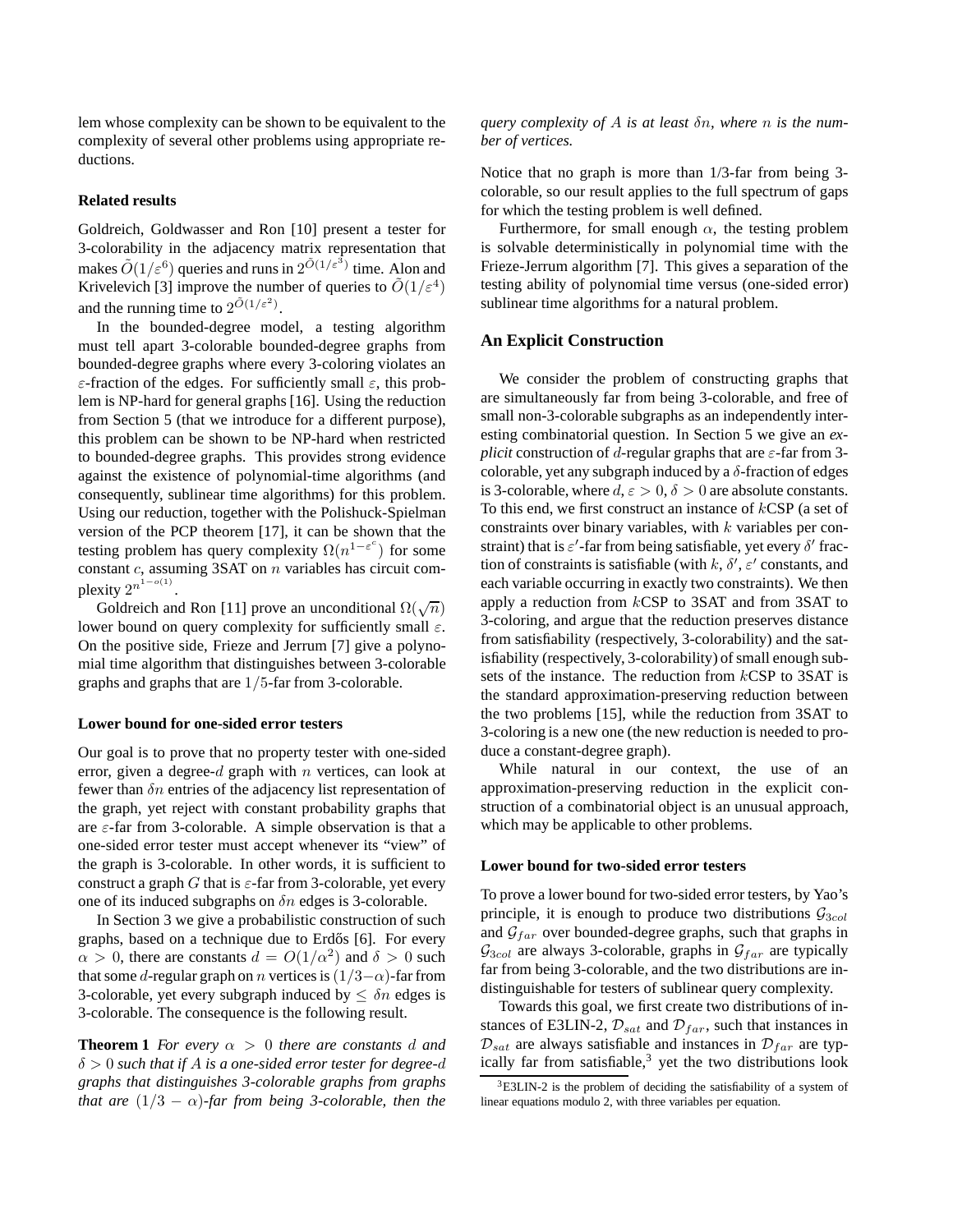the same to sublinear time algorithms with oracle access to their input. We then reduce E3LIN-2 to 3SAT and then 3SAT to 3-coloring and argue that the transformation preserves satisfiability/3-colorability, as well as farness from satisfiability/3-colorability. Moreover, an oracle for a reduced instance can be implemented in constant time given the original instance.

In order to define  $\mathcal{D}_{sat}$  and  $\mathcal{D}_{far}$ , we first show that for every c there is a  $\delta$  such that there is a E3LIN-2 instance I with n variables and cn equations such that any subset of  $\delta n$ equations are linearly independent. We do so using a probabilistic argument. Then we define  $\mathcal{D}_{sat}$  to be the distribution of instances obtained by first picking an assignment to the variables, and then setting the right-hand side of  $I$  to be consistent with the assignment. In  $\mathcal{D}_{far}$  we set the right-hand side of I uniformly at random. For algorithms that look at less than a  $\delta$  fraction of equations, the two distributions are identical, however instances in  $\mathcal{D}_{sat}$  are always satisfiable and instances in  $\mathcal{D}_{far}$  are about  $(1/2 - O(1/\sqrt{c}))$ -far from satisfiable, except with negligibly small probability. In summary, we have a proof of the following theorem.

**Theorem 2** *Constants*  $\delta$ ,  $\varepsilon$ ,  $d$  *exist such that if*  $A$  *is a twosided error tester for degree-*d *graphs that distinguishes 3 colorable graphs from graphs that are* ε*-far from being 3 colorable, then the query complexity of* A *is at least* δn*, where* n *is the number of vertices.*

#### **Other applications**

Given a graph optimization problem, one can derive a property testing problem by first turning the optimization problem into a decision problem. For example, in the property testing version of Max CUT, one is given a fraction  $\rho$  and a parameter  $\varepsilon$  and wants to distinguish graphs whose optimal cut cuts at least a  $\rho$  fraction of edges from graphs that are  $\varepsilon$ -far from having the above property.

A more natural (and often equivalent) way of studying sublinear time algorithms for graph optimization problems is to consider algorithms that produce in output an approximation of the cost of an optimal solution. For example, Goldreich, Goldwasser and Ron [10] give an algorithm running in  $2^{poly(1/\varepsilon)}$  time that returns an estimate of the cost of the max cut of a given graph within an *additive* error  $\epsilon n^2$ , which is a good approximation for dense graphs. Similar results are known for other problems in dense graphs [8].

Chazelle, Rubinfeld and Trevisan [5] show how to approximate within a multiplicative error  $1 + \varepsilon$  the cost of a minimum spanning tree in a given bounded-degree graph; the algorithm runs in time  $\tilde{O}(dw\varepsilon^{-2})$  where d is the maximum degree and the edge weights are integers in the range  $\{1, \ldots, w\}.$ 

What about problems that can be approximated to within some constant in polynomial time but that do not have a PTAS, such as Max SAT and Max CUT? Can one achieve reasonably good approximation factors in sublinear time? Can unconditional inapproximability results be proved?

In Section 7 we show *unconditional* inapproximability results for sublinear time approximation algorithms that match the inapproximability results proved by Håstad [13] for polynomial time algorithms assuming  $P \neq NP$ .

Specifically, we prove that no sublinear time approximation algorithm can approximate Max E3SAT better than 7/8, Max E3LIN-2 better than 1/2, Vertex Cover better than 7/6, Max CUT better than 16/17, or Max 2SAT better than 21/22.

### **2 Preliminaries and Definitions**

Let  $X$  be a collection of combinatorial objects with distance function  $d: \mathcal{X}^2 \to [0, 1]$ . An instance  $X \in \mathcal{X}$  is  $\varepsilon$ -far from property  $P \subseteq \mathcal{X}$  if for any  $P \in \mathcal{P}$ ,  $d(X, P) > \varepsilon$ . An  $\varepsilon$ -tester for property  $P$  is a randomized algorithm that, given oracle access to an object  $X \in \mathcal{X}$ :

- If  $X \in \mathcal{P}$ , accepts X with probability at least 2/3,
- If X is  $\varepsilon$ -far from P, rejects X with probability at least 2/3.

A tester is *one-sided* if the accepting probability above is 1. We are interested in testers for the following problems: 3-colorability in bounded degree graphs,  $(3, c)$ SAT (3CNF satisfiability where each literal occurs in at most  $c$  clauses), and  $E(3, c)$ LIN-2 (satisfiability of E3LIN-2 systems where each variable occurs in at most  $c$  equations).

We represent  $n$ -vertex graphs with degree bound  $d$  by an adjacency list  $f_G : [n] \times [d] \rightarrow [n] \cup \{ \emptyset \}$ , where  $f_G[v, i] =$ w if vertex w the *i*-th neighbor of vertex v, or  $\emptyset$  if v has fewer than i neighbors. A graph G is  $\varepsilon$ -far from 3-colorable if no graph that is obtained by deleting  $\varepsilon dn/2$  edges of G is 3-colorable.

Similarly, we represent  $(3, c)$ CNF formulas (resp. E(3, c)LIN-2 systems)  $\varphi$  as a membership list  $M_{\varphi}$ , which provides for each variable v and index  $0 \le i < c$  the *i*-th clause (resp. equation) in which v appears, or  $\varnothing$  if v appears in fewer than  $i$  clauses (resp. equations). A formula (resp. system)  $\varphi$  is  $\varepsilon$ -far from satisfiable if no subformula (resp. subsystem) of  $\varphi$  obtained by removing  $\leq \varepsilon cn/3$  clauses (resp. equations) is satisfiable.

### **3 Probabilistic Constructions**

In this section we provide probabilistic constructions of combinatorial objects (graphs and 3-hypergraphs) that will be used to obtain problem instances for 3-colorability and E3LIN-2 that are difficult to test.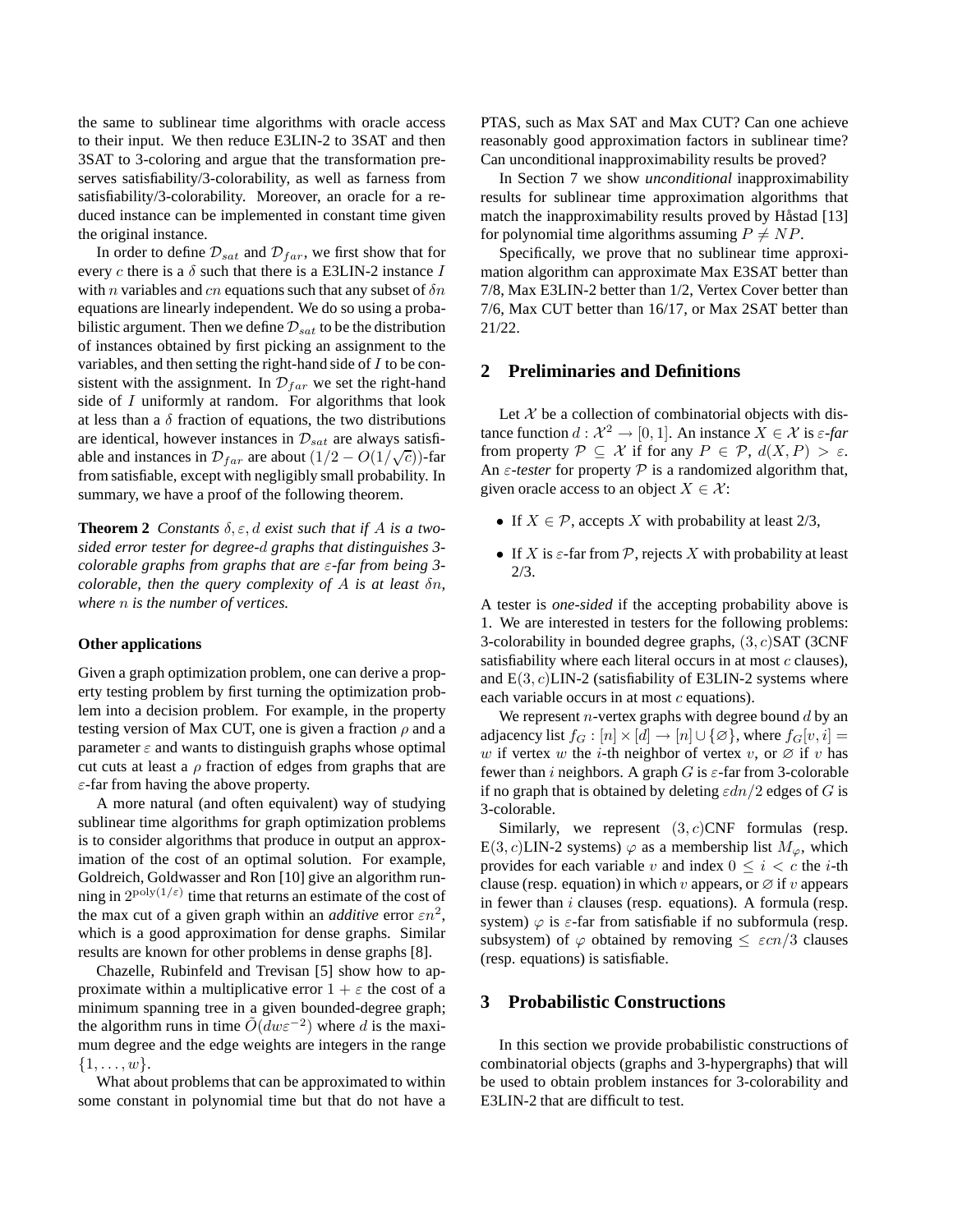### **Graphs and Hypergraphs with no Small Dense Subgraph**

It will be somewhat more convenient to work with multigraphs instead of graphs. We consider a distribution  $\mathcal G$  on  $n$ vertex multigraphs  $G$  (where  $n$  is even) obtained as follows: Let  $C_1, \ldots, C_d$  be independent random perfect matchings on the vertices of  $G$ . The edge set of  $G$  is the multiset union of the  $C_i$ , so that the multiplicity of an edge equals the number of matchings  $C_i$  in which it appears. If  $(u, v) \in C_i$ , we say that  $v$  is the  $i$ -th neighbor of  $u$  in  $G$ .

We denote by  $G|_S$  the restriction of multigraph G on vertex set  $S \subseteq V(G)$ . Let  $X_S$  be the number of edges in  $G|_S$ . Then  $E[X_S] = d\binom{|S|}{2} \frac{1}{n-1}$ . Fix a partition  $\{S_1, S_2, S_3\}$  of  $V(G)$ . We are interested in bounding the probability that this partition is  $1/3$ -close to a valid coloring of  $G$ . Let  $X = X_{S_1} + X_{S_2} + X_{S_3}.$ 

**Lemma 3** *For every partition*  $\{S_1, S_2, S_3\}$  *of*  $V(G)$  *and every constant*  $\alpha > 0$ *,* 

$$
Pr[X < (1/6 - \alpha)dn] \le \exp(-(\alpha - o(1))^2 dn).
$$

**Proof** Consider the random process  $I_1, \ldots, I_{dn/2}$  on  $G$ , which reveals the edges of  $G$  one by one. For a fixed partition  $\{S_1, S_2, S_3\}$ , the random variable X determines a Doob martingale with respect to this process. A simple computation shows that for  $1 < j \leq dn/2$ ,

$$
|\mathbb{E}[X|I_1,\ldots,I_j] - \mathbb{E}[X|I_1,\ldots,I_{j-1}]| \leq 1.
$$

By convexity,  $E[X] \ge \frac{dn}{6} \frac{n-3}{n-1}$  (this value is attained when  $|S_1| = |S_2| = |S_3| = n/3$ . Azuma's inequality yields

$$
\Pr\left[X < \left(\frac{1}{6}\frac{n-3}{n-1} - \alpha'\right)dn\right] \le \exp(-\alpha'^2 dn).
$$

The conclusion follows, with  $\alpha = \alpha' + \frac{1}{3(n-1)}$ .

Denote by  $\overline{G}$  the graph obtained by identifying every multiedge of  $G$  with an ordinary edge.

**Lemma 4** *For any constant*  $\alpha > 0$  *there exists a constant* d such that with probability  $1 - o(1)$  any 3-coloring of the *vertices of G* has at least  $(1/6 - \alpha)$ dn *violating edges.* 

**Proof** First we show that the conclusion holds for G. The number of tri-partitions of  $V(G)$  is  $3<sup>n</sup>$ . By combining a union bound with the bound from Lemma 3, it follows that any such partition has  $(1/6 - \alpha)dn$  violating edges if  $d >$  $\ln 3/\alpha^2$ .

For any pair of vertices  $(u, v)$ , let  $M_{u, v}$  indicate the event that  $(u, v)$  is an edge of G with multiplicity two or more. Then  $Pr[M_{u,v} = 1] = O(d/n^2)$ . By Markov's inequality, the probability that there are  $d \log n$  or more pairs  $(u, v)$ 

with  $M_{u,v} = 1$  is  $o(1)$ . Since no edge of G has multiplicity more than d, it follows that  $|E(G)| - |E(\bar{G})| \le d^2 \log n =$  $o(n)$ . Therefore the conclusion of the lemma carries over to  $\bar{G}$ .  $\blacksquare$ 

**Lemma 5** *For every*  $K > 1$  *there exists a*  $\delta > 0$  *such that*  $with$  *probability*  $1-o(1)$  *all graphs*  $\overline{G}|_S$  *with*  $|S| \leq \delta n$  *have at most* K|S| *edges.*

**Proof** Suppose some set  $S$  of cardinality  $s$  contains  $Ks$ edges  $(u_1, v_1), \ldots, (u_{Ks}, v_{Ks})$ . Denote by  $X_{i,k}, Y_{i,k}$  the vertices matched to  $u_i$  and  $v_i$ , respectively, in the matching  $C_k$ . Then

$$
\Pr[\exists k : X_{i,k} = v_i \land Y_{i,k} = u_i]
$$

 $X_{p,q}, Y_{p,q} : 1 \leq p \leq i-1, 1 \leq q \leq d \leq d/(n-2s),$ 

since for any fixed q, the variables  $X_{p,q}$  and  $Y_{p,q}$  determine the neighbors of at most 2s vertices in matching  $C_k$ . It follows that

$$
\Pr[\forall i, 1 \le i \le d : \exists k : X_{i,k} = b_i \land Y_{i,k} = a_i]
$$
  

$$
\le \left(\frac{d}{n-2s}\right)^{Ks}
$$
  

$$
< \left(\frac{d}{(1-2\delta)n}\right)^{Ks}.
$$

For fixed s, the set S can be chosen in  $\binom{n}{s}$  ways, while the set  $\{(u_1, v_1), \ldots, (u_{Ks}, v_{Ks})\}$  can be chosen in  $\binom{\binom{s}{2}}{Ks}$  ways. Therefore for some constant  $s_0$ ,

$$
\Pr[\exists S, s_0 \le |S| < \delta n : |E(G|_S)|K|S|]
$$
\n
$$
\le \sum_{s=s_0}^{\delta n} \binom{n}{s} \binom{\binom{s}{2}}{Ks} \left(\frac{d}{(1-2\delta)n}\right)^{Ks}
$$
\n
$$
\le \sum_{s=s_0}^{\delta n} \left(\frac{ne}{s}\right)^s \left(\frac{s^2e/2}{Ks}\right)^{Ks} \left(\frac{d}{(1-2\delta)n}\right)^{Ks}
$$
\n
$$
= \left[\frac{e^2d}{2} \left(\frac{ed}{2K(1-2\delta)}\right)^K \left(\frac{s}{n}\right)^{K-1}\right]^s = o(1).
$$

It is easy to see that the contribution of sets  $S$  of size less than  $s_0$  is also  $o(1)$ .

We define an analogous distribution  $H$  on 3-hypergraphs (hypergraphs with multiple hyperedges where each hyperedge has cardinality 3) with *n* vertices, where *n* is a multiple of 3. To obtain a graph  $H \sim H$ , we choose d independent uniformly random partitions of the vertex set  $V(H)$ into 3-hyperedges (i.e., 3-element subsets). With probability  $1 - o(1)$ , all hyperedges of H have multiplicity one. An argument similar to the proof of Lemma 5 shows the following property: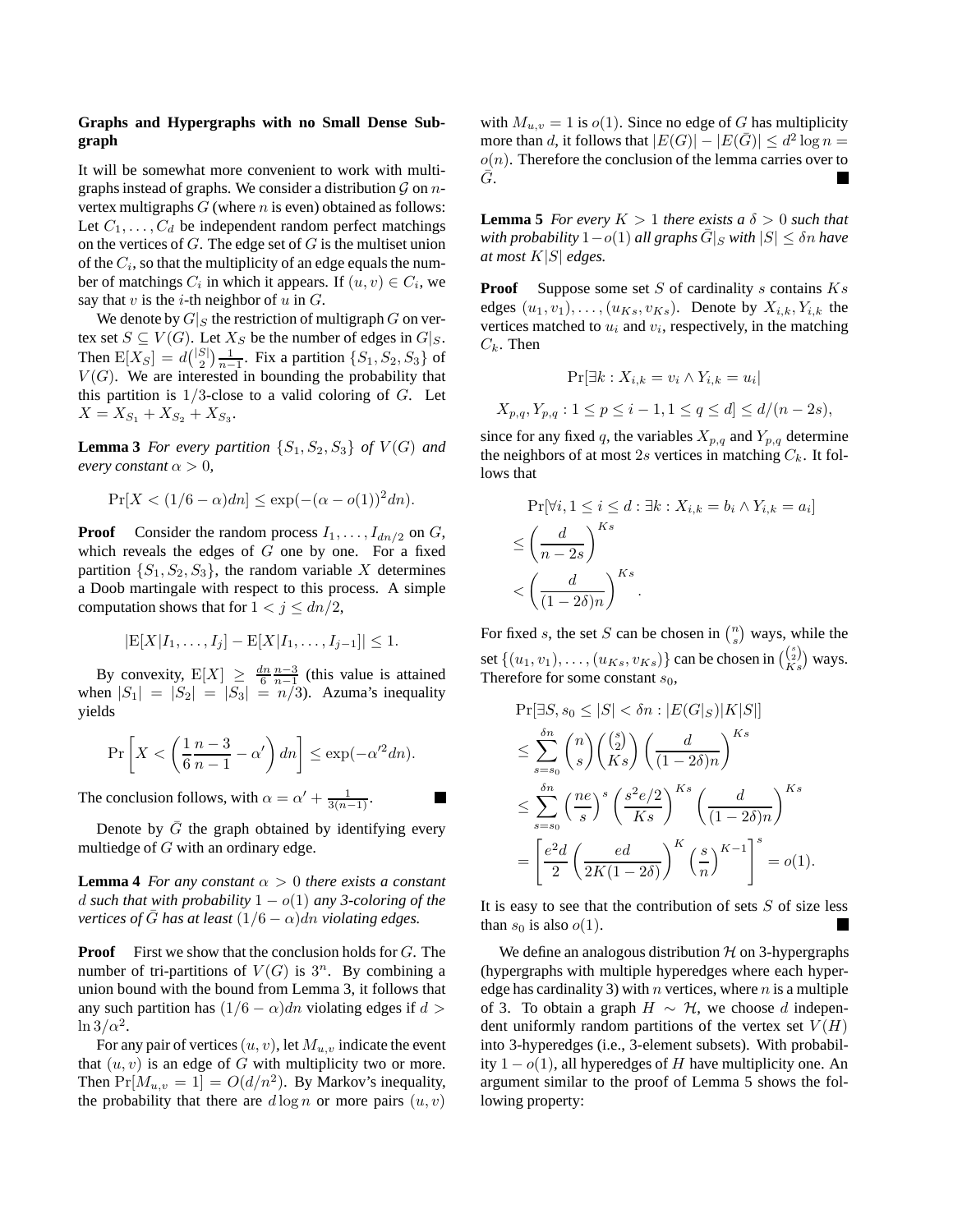**Lemma 6** *For every*  $K > 1/2$  *there exists a*  $\delta > 0$  *such that with probability*  $1 - o(1)$  *all 3-hypergraphs*  $H|_S$  *with*  $|S| \leq \delta n$  *have at most*  $K|S|$  *edges.* 

#### **Hard Instances**

We show the existence of graphs that are almost  $1/3$ -far from 3-colorable, yet for some  $\delta > 0$  all their subgraphs of size  $\delta n$  are 3-colorable. Choose a multigraph G according to the distribution  $\mathcal G$  of Section 3, and let  $G$  denote the graph obtained from G by ignoring multiplicities. We show that the graph  $\bar{G}$  has the desired property. As in [6], we use the fact that in a minimal non-3-colorable subgraph every vertex has degree at least three.

**Theorem 7** *For every*  $\alpha > 0$  *there exists*  $a \delta > 0$  *such that with probability*  $1 - o(1)$ *, the graph*  $\overline{G}$  *is*  $(1/3 - \alpha)$ *-far from 3-colorable, yet all subgraphs*  $G|_S$  *with*  $|S| < \delta n$  *are 3-colorable.*

**Proof** By Lemma 4 (with parameter  $\alpha/2$ ), every tripartition of  $V(\bar{G})$  has at least  $(1/3 - \alpha)dn/2$  violating edges, so  $\bar{G}$  is 1/3-far from 3-colorable.

Suppose that there exists a set S of size  $s < \delta n$  such that  $\overline{G}|_S$  is not 3-colorable. We may assume that S is a minimal set with this property. Suppose that  $\overline{G}|_S$  contains a vertex v of degree two or less (with respect to  $\overline{G}|_S$ ). By the minimality of S, there is a 3-coloring of the graph  $\overline{G}|_{S-\{v\}}$ . However, this coloring extends to a 3-coloring of  $\overline{G}|_S$ , by picking a color for  $v$  that does not match any of its neighbors. It follows that any vertex in  $\overline{G}|_S$  must have degree at least 3. Therefore,  $\overline{G}|_S$  must contain at least  $3s/2$  edges. By Lemma 5 with  $K = 3/2$ , this is not possible.

Using the 3-hypergraph construction, we prove the existence of certain matrices that will be used as the left hand side of E3LIN-2 instances.

**Theorem 8** *For every*  $c > 0$  *there exists*  $a \delta > 0$  *such that for every n there exists a matrix*  $A \in \{0,1\}^{n \times cn}$  *with n columns and* cn *rows, such that each row has exactly three non-zero entries, each column has exactly* 3c *non-zero entries, and every collection of* δn *rows is linearly independent.*

**Proof** By Lemma 6, there exists a 3c-regular 3hypergraph H on n vertices such that any  $H|_S$  with  $|S| \leq$  $3\delta n$  has strictly fewer than  $2|S|/3$  edges. Let A be the incidence matrix of  $H$ : The columns of  $A$  correspond to vertices of  $H$ , the rows of  $A$  correspond to hyperedges of  $H$ , and  $A_{ve} = 1$  if and only if  $v \in e$ . Suppose that there is a set R of  $\delta n$  rows of A (or hyperedges of H) that are linearly dependent. We may assume that  $R$  is a minimal set with this property. Let  $S \subseteq V(H)$  denote the set of vertices incident to hyperedges in R, so that  $|S| \leq 3\delta n$ . By minimality of R, every element of S must appear in at least two rows of R. Therefore, R contains at least  $2|S|/3$  hyperedges. Contradiction.

# **4 Reductions**

In this section, we define a notion of reducibility between constraint satisfaction problems which preserves, up to modification of constants, the property that a decision problem has a sublinear testing algorithm, and we exhibit such a reduction from  $(3, k)$ SAT to 3-colorability in bounded degree graphs.

For our purposes, the following notion of reduction will be appropriate:

**Definition 9 (Gap-preserving local reduction)** *Let* A*,* B *be decision problems. We say that a mapping*  $\varphi()$  *is a gappreserving local reduction from* A *to* B *if there exist universal constants*  $c_1, c_2 > 0$  *such that the following properties hold:*

- If x is a YES-instance of A, then  $\varphi(x)$  is a YES*instance of* B*.*
- *If* x is  $\epsilon$ -far from being a YES-instance of A then  $\varphi(x)$ *is*  $\epsilon/c_1$ -far from being a YES-instance of B.
- The answer to an oracle query to  $\varphi(x)$  can be com*puted by making*  $c_2$  *oracle queries to x.*

Since we will be dealing frequently with partially satisfiable constraint satisfaction problems, we introduce the following notation:

**Definition 10** ( $(\delta, 1 - \varepsilon)$ **-satisfiability**) *A constraint satisfaction problem on* m *clauses is*  $(\delta, 1 - \varepsilon)$ -satisfiable *if any subset of at most* δm *constraints is satisfiable, but no assignment satisfies more than*  $(1 - \varepsilon)m$  *constraints.* 

We note three easy lemmas, which will allow us to move between various CSP formulations:

**Lemma 11** *Let* H *be an arbitrary fixed set of boolean predicates on a finite number of variables. There exists a gappreserving local reduction from CSPs defined on* H *which carries an instance* f *with* n *variables and* m *clauses into a 3CNF formula with*  $O(n+m)$  *variables and*  $O(m)$  *clauses.* 

**Proof** It is a basic fact that an arbitrary boolean predicate on a finite number of variables can be expressed as a 3CNF formula, possibly with introduction of a constant number of auxiliary variables. It is easy to check that applying this transformation to each clause of  $f$  gives a reduction which has the claimed properties.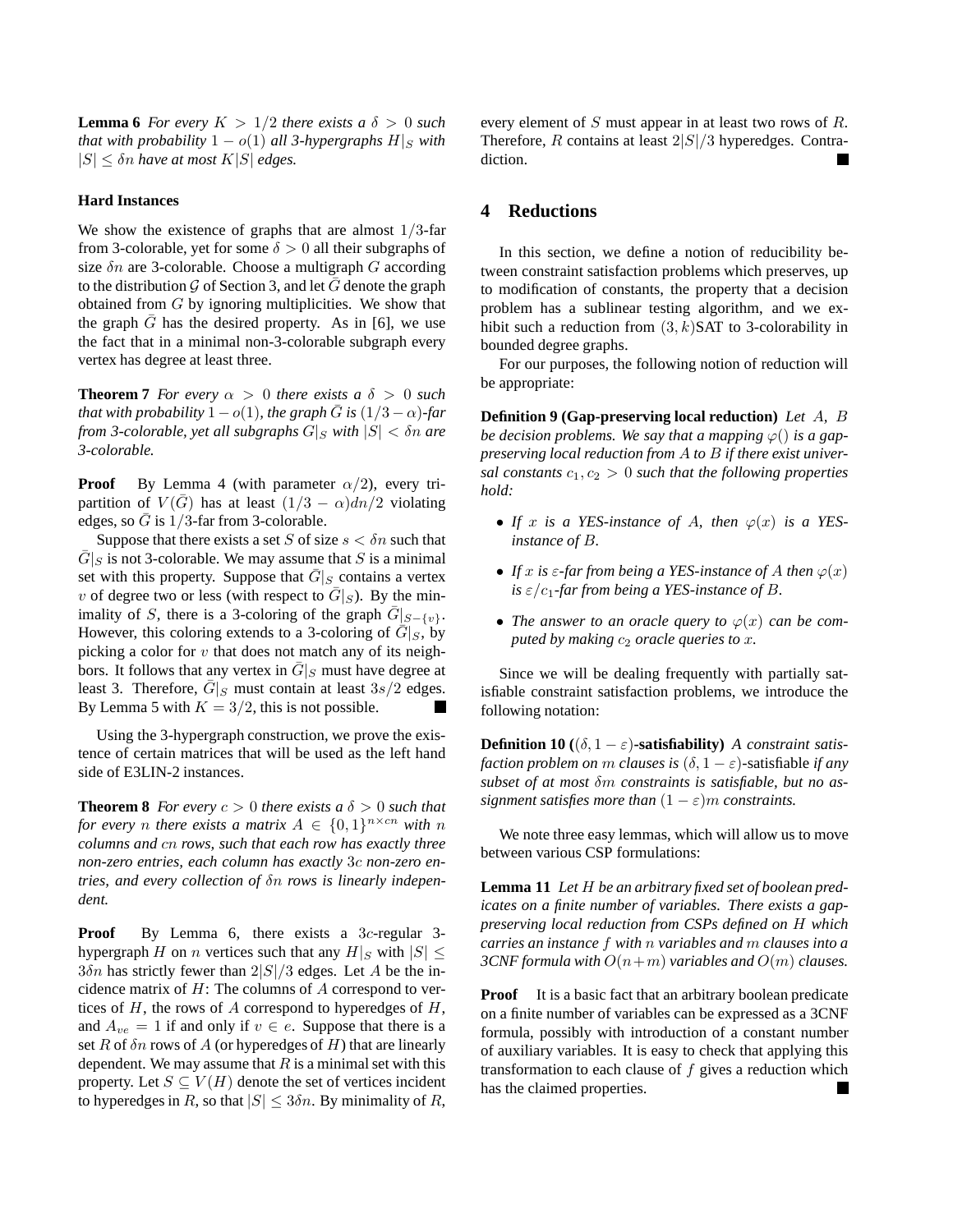**Lemma 12** *Gap-preserving local reductions are closed under composition.*

**Proof** Clearly, if  $\varphi, \varphi'$  are gap-preserving local reductions with distortion constants  $c_1$ ,  $c_2$  and  $c'_1$ ,  $c'_2$  respectively, then  $\varphi \circ \varphi'$  is a gap-preserving local reduction with distortion constants  $c_1c'_1, c_2c'_2$ .

**Lemma 13** *If*  $\varphi : A \to B$  *is a gap-preserving local reduction with distortion constants*  $c_1$ ,  $c_2$  *and*  $f$  *is a*  $(\delta, 1 - \varepsilon)$ *satisfiable CSP, then*  $\varphi(f)$  *is a*  $(\frac{\delta}{c_2}, 1 - \frac{\varepsilon}{c_1})$ *-satisfiable CSP.* 

**Proof** Let  $f_A$  be a  $(\delta, 1 - \varepsilon)$ -satisfiable instance of A, and  $f_B = \varphi(f_A)$ . That the problem  $f_B$  is  $\frac{\varepsilon}{c_1}$ -far from satisfiable is immediate from the definition of a gap-preserving local reduction. Now, let m be the number of clauses in problem  $f_B$  and consider any subset  $C'_1, \ldots, C'_{k'}$  of  $\frac{\delta}{c_2}m$ of these clauses. By the locality property, these clauses are a function of some set of clauses  $C_1, \ldots, C_k$  of  $f_A$  with  $k \leq c_2 \frac{\delta}{c_2} m = \delta m$ . Since  $f_A$  is  $(\delta, 1 - \varepsilon)$ -satisfiable, the clauses  $C_1, \ldots, C_k$  are satisfiable, and we can extend these clauses to a new, satisfiable instance  $f'_{A}$  of A by setting every clause other than  $C_1, \ldots, C_k$  to a satisfiable clause on fresh variables.  $\varphi$  must send  $f'_{A}$  into a satisfiable instance, and this instance contains clauses  $C'_1, \ldots, C'_{k'}$ . In particular, the clauses  $C'_1, \ldots, C'_{k'}$  must be satisfiable. Ш

We now exhibit a gap-preserving local reduction  $\varphi()$ from  $(3, k)$ SAT to 3-coloring in bounded degree graphs. We comment that a reduction with essentially the same properties was given by Petrank in [16]. However, Petrank's construction does not yield a bounded degree graph, which is essential in our context. Also, our construction is somewhat simpler to describe and analyze.

**Construction:** Let  $f$  be the  $(3, k)$ CNF formula on  $n$ variables and  $m$  clauses to be mapped. First, we introduce a large set of nodes which are independent of the clauses of f which we label  $D_i$ ,  $T_i$ , and  $F_i$  for  $i =$  $1, \ldots, 2kn$ . The nodes  $D_i$  will all assume the color corresponding to the "dummy" color (this color is used as in the standard 3-coloring reduction),  $T_i$  to the "true" color, and  $F_i$  to the "false" color. To assure that nodes in a given *color class* are the same color, we introduce equality gadgets (Figure 1.a) between nodes  $D_i$  and  $D_j$  for all  $(i, j) \in E_{2kn}$  where  $G_{2kn}(V_{2kn}, E_{2kn})$  is a  $(2kn, d)$ expander as in Lemma 2 (similarly for the classes  $T$  and F). To assure that nodes in distinct color classes have distinct colors, for  $i = 1, \ldots, 2kn$  we introduce triangles  $\{(D_i, T_i), (D_i, F_i), (T_i, F_i)\}.$ 

For each variable  $x_i$  in f, we introduce 2k literal nodes  $x_i^1, \ldots, x_i^k, \overline{x_i^1}, \ldots, x_i^k$ . Literal nodes for a particular variable and sign should be colored identically, so we introduce equality constraints between  $x_i^j$  and  $x_i^{j'}$  $i$  for all  $1 \leq i, j \leq k$ 

with  $i \neq j$  (similarly for  $\overline{x_i^j}$  and  $\overline{x_i^{j'}}$  $i_j^j$ ). We fix some one-toone correspondence between the literal nodes and the color class nodes for each color class (we can do so since we have  $2kn$  nodes in each color class). Since literal nodes should be colored only with "true" or "false", every literal node is connected to its corresponding node  $D<sub>i</sub>$ . Since only one of  $x_i, \overline{x_i}$  can be true, we introduce edges  $(x_i^j, x_i^j)$  for all  $i, j$ . Finally, for each clause in  $f$ , we introduce a clause gadget (Figure 1.b) on the literals appearing in the clause. We can do so in such a way that each literal node is used in at most one clause gadget since we have  $k$  literal nodes for each literal, and each variable appears in at most  $k$  clauses. Similarly, we can have each  $T$  node used in at most one clause gadget, since the gadgets consume at most  $kn < 2kn$  T nodes. The clause gadget allows any coloring of the literal nodes with "true" or "false" other than the coloring which corresponds to an assignment where all literals are false (and the clause goes unsatisfied).

**Theorem 14** *The mapping*  $\varphi$  *is a gap-preserving local reduction from* (3, k)*SAT to 3-coloring in bounded degree graphs.* In particular, if f is a  $(\delta, 1 - \varepsilon)$ -satisfiable  $(3, k)$ *CNF* formula, then the graph  $\varphi(f)$  has degree *bounded by some universal constant* b *and the 3-coloring CSP of*  $\varphi(f)$  *is*  $\left(\frac{\delta}{bc}, 1 - \frac{\varepsilon}{8}\right)$ -*satisfiable.* 

**Proof** It is clear by observation that the mapping  $\varphi$  always produces graphs bounded by some constant degree b, and that there exists a constant c such that  $\varphi$  converts a  $(3, k)$ CNF formula on *n* variables to a graph on at most cn nodes. Furthermore, one can answer a query for an edge of  $\varphi(f)$  making at most one query into f, namely, for the clause in which the queried edge is a part (if any). Write  $n'$ for the number of nodes in  $\varphi(f)$ , and  $m' < bn' < bcn$  for the number of edges.

Suppose that the original  $(3, k)$ CNF formula is  $(\delta, 1-\varepsilon)$ satisfiable. Clearly any subgraph of  $\varphi(f)$  induced by  $\delta n$ edges is 3-colorable – such a subgraph contains nodes "involved" with at most  $\delta n$  clause gadgets, where a node is involved with a clause gadget if it is contained in the clause gadget, or is a color class node corresponding to a literal node contained in the clause gadget. By definition, there exists a boolean assignment satisfying these  $\delta n$  clauses of f. The coloring which sets all color classes to their intended colors and colors the literal nodes "true" or "false" as in this assignment satisfies these  $\delta n > \frac{\delta}{bc} m'$  3-coloring constraints.

Note that if we delete  $\gamma t$  edges from the expander graph  $G_t$  with  $\gamma \leq \frac{1}{2}$ , then there must remain a connected component of size at least  $(1 - \gamma)t$ , for disconnecting a set S of nodes with  $|S| \leq \frac{1}{2}t$  requires at least  $|\Gamma(S)|$  edge deletions which, by the expansion property, is at least  $|S|$ . Applying this to the equality gadgets between color class nodes, we see that deletion of  $\gamma(2kn)$  edges leaves each color class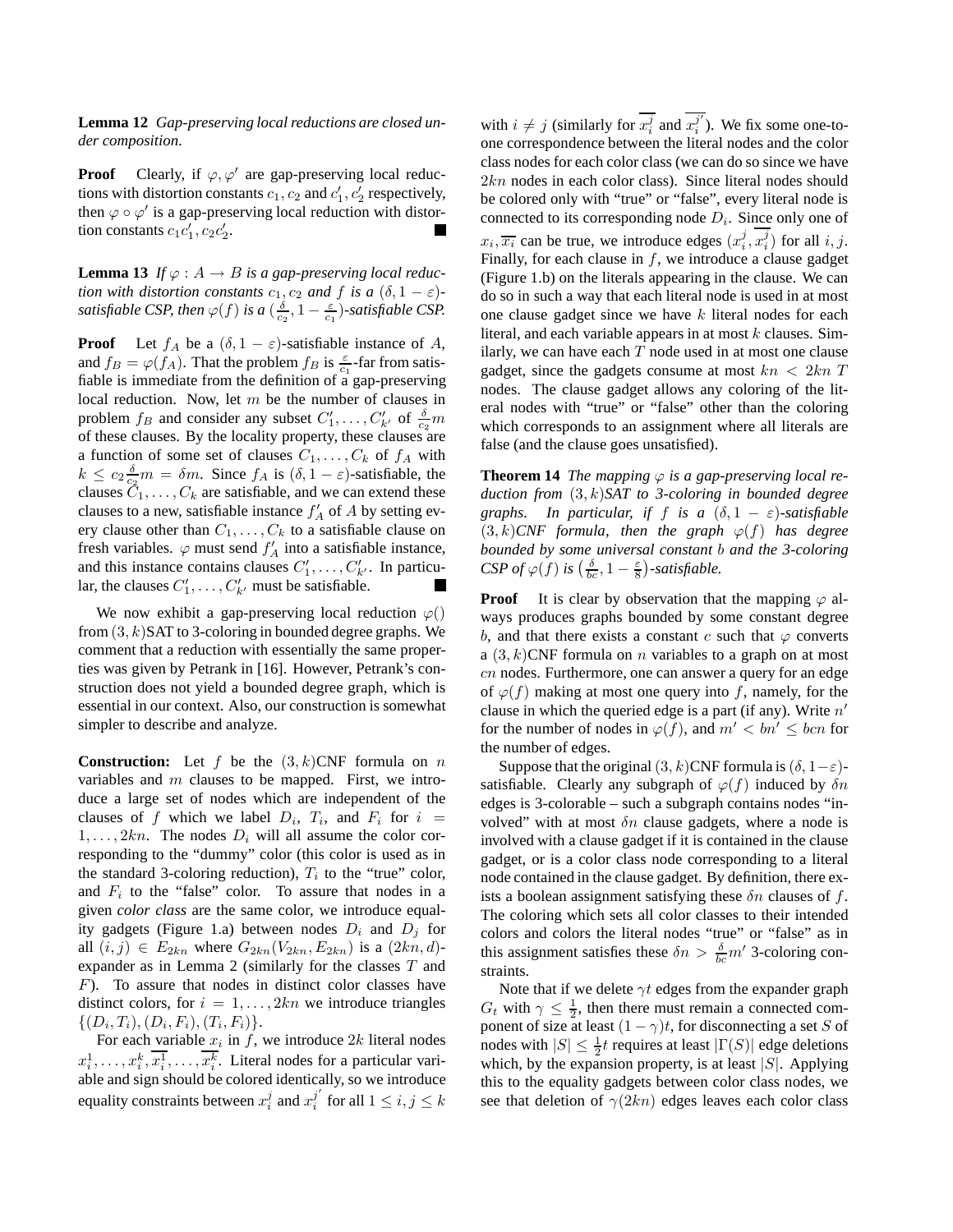

**Figure 1. Gadgets for Theorem 14**

with at least  $(1 - \gamma)(2kn)$  color class nodes in a connected component with equality constraints intact. Therefore, it leaves at least  $(1 - 3\gamma)(2kn)$  triples  $\{D_i, T_i, F_i\}_{i \in S}$  such that the  $D_i$  must be colored the same as  $D_j$  for  $i, j \in S$ (similarly for  $T_i$  and  $F_i$ ). The disconnected triples  $\overline{S}$  are involved in at most  $2 \cdot 3\gamma(2kn)$  clause gadgets. Furthermore, deleting  $\gamma(2kn)$  edges modifies constraints about nodes involved with at most  $2 \cdot \gamma(2kn)$  clauses of f. Summing up, deletion of  $\gamma(2kn)$  edges leaves the 3-coloring construction for at least  $m - (2 \cdot 3\gamma(2kn) + 2 \cdot \gamma(2kn)) = m - 16\gamma kn$ clauses of f intact. If f is  $(\delta, 1 - \varepsilon)$ -satisfiable, then no coloring of the remaining graph can be valid if

$$
m-16\gamma kn>(1-\varepsilon)m
$$

or, equivalently,  $\gamma < \frac{\varepsilon}{16k}$ . Changing notation so that

$$
\gamma'm'=\gamma(2kn)
$$

(i.e. we have deleted a fraction  $\gamma'$  of the edges of  $\varphi(f)$  in the above discussion) and noting that  $m' > n$ , we get that

$$
\frac{\varepsilon}{16k} > \gamma = \frac{\gamma'm'}{2kn} > \frac{\gamma'}{2k}
$$

or  $\gamma' < \frac{\varepsilon}{8}$ .

Combining the conclusions of the previous two paragraphs, we see that the graph 3-coloring problem  $\varphi(f)$  is  $\left(\frac{\delta}{bc}, 1-\frac{\varepsilon}{8}\right)$ -satisfiable. **T** 

# **5 Explicit Constructions**

In this section, we give an explicit construction of an infinite family of  $(\delta, 1 - \varepsilon)$ -satisfiable CSPs on n variables and  $m = O(n)$  clauses over a fixed boolean predicate. By applying the gap-preserving local reductions presented in Section 4, we achieve an explicit construction of an infinite family of  $(3, k)$ CNF formulas on n variables and  $O(n)$  clauses with analogous properties, and of bounded degree graphs  $G$  on  $n$  vertices and  $m$  edges such that every subgraph induced by  $\delta m$  edges is 3-colorable, but any 3-coloring of G has at least  $\varepsilon m$  monochromatic edges. (In the proof of Theorem 7 we used the probabilistic method to prove only the *existence* of such graphs.)

For a fixed  $d$ , we will consider  $2d$ -ary constraints of the form  $h : \{0,1\}^d \times \{0,1\}^d \rightarrow \{0,1\},$ where  $h(x_1, \ldots, x_d, y_1, \ldots, y_d)$  is satisfied exactly when  $\sum_{i=1}^{d} x_i = \sum_{i=1}^{d} y_i + 1$ , and we identify the boolean  $\{0, 1\}$ inputs with the integers 0 and 1 in the obvious way.

Let  $G(V, E)$  be an undirected multigraph. We write  $\Gamma(v)$ for the neighbor set of vertex  $v \in V$ ,  $\Gamma(v, i)$  for the *i*-th neighbor of v (where we index  $\Gamma(v)$  in an arbitary way), and  $\Gamma(S)$  for the neighbor set of a vertex-subset  $S \subseteq V$ .

**Definition 15 (**(n, d)**-Expander)** *A multigraph* G *is an* (n, d)*-expander if it is* d*-regular and if, for every subset*  $S \subset V$  with  $|S| \leq \frac{1}{2}|V|, |\Gamma(S)| \geq |S|$ *.* 

Explicit constructions of  $(n, d)$ -expanders are known [14, 9], and we assume that we are given an infinite family of  $(n, d)$ -expanders for some universal constant d.

Define the constraint satisfaction problem  $f_n$  on dn variables and *n* clauses over h as follows: Let  $G(V, E)$  be an  $(n, d)$ -expander. Begin by converting G into a directed multigraph  $G'(V, E')$  by replacing each undirected edge  $(i, j) \in E$  with two directed edges  $(i, j), (j, i) \in E'$ . Each edge  $(i, j) \in E'$  is identified with a boolean variable  $x_{i,j}$  in  $f_n$ . One constraint h is introduced for each  $v \in V$ , with the predicate variables mapped to the edges incident to v:

$$
f_n = \bigwedge_{v \in V} h(x_{v,\Gamma(v,1)},\ldots,x_{v,\Gamma(v,d)},x_{\Gamma(v,1),v},\ldots,x_{\Gamma(v,d),v})
$$

**Theorem 16** *There exist constants*  $\delta, \varepsilon > 0$  *such that the CSP formulas*  $f_n$  *are*  $(\delta, 1 - \varepsilon)$ *-satisfiable.*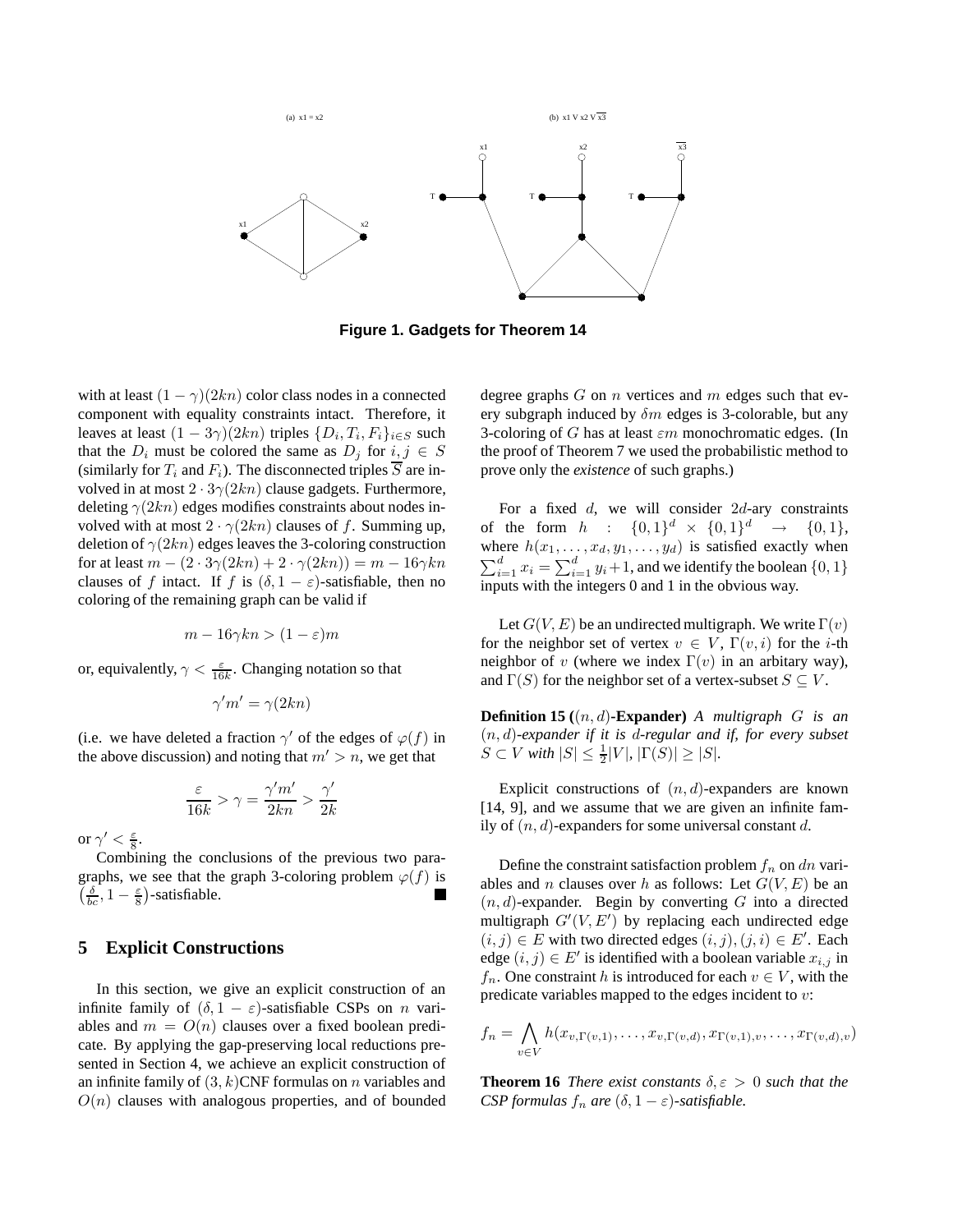**Proof** We begin by finding  $\varepsilon$  such that no subset of more than  $(1 - \varepsilon)n$  constraints can be satisfied. Suppose there is an assignment satisfying some subset  $S$  of constraints with  $|S| > (1 - \varepsilon)n$ . Then the following network flow problem is solvable: Contract the vertices corresponding to  $\overline{S}$ into a single sink vertex  $t$ , create a source vertex  $s$  with unit capacity edges from s to every vertex in S, and interpret the remaining edges of  $G$  as unit capacity edges. The assignment can then be interpreted as an  $(s, t)$ -flow of weight greater than  $(1 - \varepsilon)n$  on this network. However, the cut  $(t, G \backslash t)$  has weight at most  $d \varepsilon n$ , so this is impossible if we choose  $\varepsilon < \frac{1}{d+1}$ .

On the other hand, for  $\delta \leq \frac{1}{2}$ , any subset S of constraints with  $|S| = \delta n$  can be satisfied. To see this, we define the following network flow problem: Contract the vertices of G corresponding to the  $(1 - \delta)n$  constraints in  $\overline{S}$  to a sink vertex  $t$ , create a source vertex  $s$  with unit capacity edges from s to every node in S, and interpret the remaining edges of G as unit capacity edges. We claim that there is a flow of weight at least  $\delta n$  in this system. By the max-flow/min-cut theorem, it is enough to show that there is no  $(s, t)$ -cut with weight less than  $\delta n$  (the cut  $(s, G \backslash s)$  has weight  $\delta n$ ). Let C be an arbitrary  $(s, t)$ -cut, and denote by  $C_s, C_t$  the vertices of  $S$  in the partitions containing  $s$  and  $t$  respectively. Each node in  $C_t$  incurs a cut cost of weight one due to the unit constraint edges we added from s. By the expansion property,  $|\Gamma(C_s)| \geq |C_s|$ , and each of the edges connecting  $C_s$  to  $\Gamma(C_s)$  also incurs a cut cost of weight one. Summing up,  $|C| \geq |C_s| + |C_t| = \delta n$ , so there must exist an flow of weight δn in this system. Furthermore, the *integrality property* of flows implies that we can assume the flow solution is  $(0, 1)$ -valued. Assigning this flow to the edge variables gives a satisfying assignment to the constraints in S. **In the Second** 

**Corollary 17** Let  $\varphi_{3CNF}$  be the gap-preserving local re*duction of Lemma 11, and*  $\varphi_{3-Col}$  *that of Theorem 14. The (explictly constructed) set*  $\{\varphi_{3-Col}(\varphi_{3CNF}(f_n))\}_n$  *is an infinite family of bounded-degree graphs*  $G_n$  *on*  $m_n$  *edges such that, for universal constants*  $\delta, \varepsilon > 0$ *, every subgraph induced by* δm<sup>n</sup> *edges is 3-colorable, but every 3-coloring*  $of$   $G_n$  has at least  $\varepsilon m_n$  *monochromatic edges.* 

**Proof** We need only note that the 3CNF formulas  $\{\varphi_{3CNF}(f_n)\}_n$  are in fact  $(3, k)$ CNF formulas. This is because the variable  $x_{i,j}$  corresponding to edge  $(i, j)$  appears only in the constraints around vertices  $i$  and  $j$ . In particular, if  $l$  is the number of clauses in a 3CNF representation of the predicate h, then  $x_{i,j}$  can appear in at most 2l clauses. The claim then follows from Lemmas 12 and 13.

 $\blacksquare$ 

### **6 Lower Bounds**

We now prove Theorems 1 and 2.

#### **Lower Bound for One-Sided Error Algorithms**

To prove Theorem 1, we observe that any testing algorithm with one-sided error must accept whenever the subgraph it has queried is 3-colorable. In particular, when presented with the graph from Theorem 7, any algorithm with query complexity at most  $\delta n$  will accept with probability one. However, this graph is  $(1/3 - \alpha)$ -far from being 3colorable, so the algorithm cannot be a  $(1/3 - \alpha)$ -tester for 3-colorability.

#### **Lower Bounds for Two-Sided Error Algorithms**

Our distinguishing instances for two-sided error algorithm are based on the matrix A from Theorem 8. We consider the following two distributions on instances of E3LIN-2 with n variables, cn equations, and each variable appearing in exactly 3c equations:

- 1. Distribution  $\mathcal{D}_{far}$  consists of instances  $Ax = b$ , where  $b \in \{0, 1\}^{cn}$  is chosen uniformly at random.
- 2. Distribution  $\mathcal{D}_{sat}$  consists of instances  $Ax = Az$ , where  $z \in \{0,1\}^n$  is chosen uniformly at random.

By construction, every instance in  $\mathcal{D}_{sat}$  is satisfiable. On the other hand, instances in  $\mathcal{D}_{far}$  are far from satisfiable:

**Lemma 18** *For every*  $\alpha > 0$ *, there is a c such that, with probability*  $1 - o(1)$ *, an instance sampled from*  $\mathcal{D}_{far}$  *is*  $(1/2 - \alpha)$ -far from satisfiable.

**Proof** For a fixed assignment x, the vector  $Ax - b$  is uniformly distributed in  $\{0, 1\}^{cn}$ . By a Chernoff bound, with probability  $1 - \exp(-\Omega(\alpha^2 c n))$ ,  $Ax - b$  has Hamming weight at least  $(1/2 - \alpha)cn$ . A union bound over all  $2^n$  possible assignments for x yields the desired result, as long as  $c = \Theta(1/\alpha^2)$ . L.

**Lemma 19** *For every*  $\alpha > 0$  *there are constants c and* δ > 0 *such that every algorithm that distinguishes satisfiable instances of E3LIN-2 with* n *variables and at most c occurrences from instances that are*  $(1/2 - \alpha)$ *-far from satisfiable must have query complexity at least* δn*.*

**Proof** Consider an instance  $Ax = b$  of cn E3LIN-2 equations. Obtain a subinstance  $A'x' = b'$  by choosing *any* subset of  $\delta n$  equations. By Theorem 8, the rows of  $A'$  are linearly independent. Therefore, for a uniformly random  $z' \in \{0,1\}^n$ ,  $A'z'$  is uniformly distributed in  $\{0,1\}^{\delta n}$ . It follows that the instances  $A'x' = b'$  and  $A'x' = A'z'$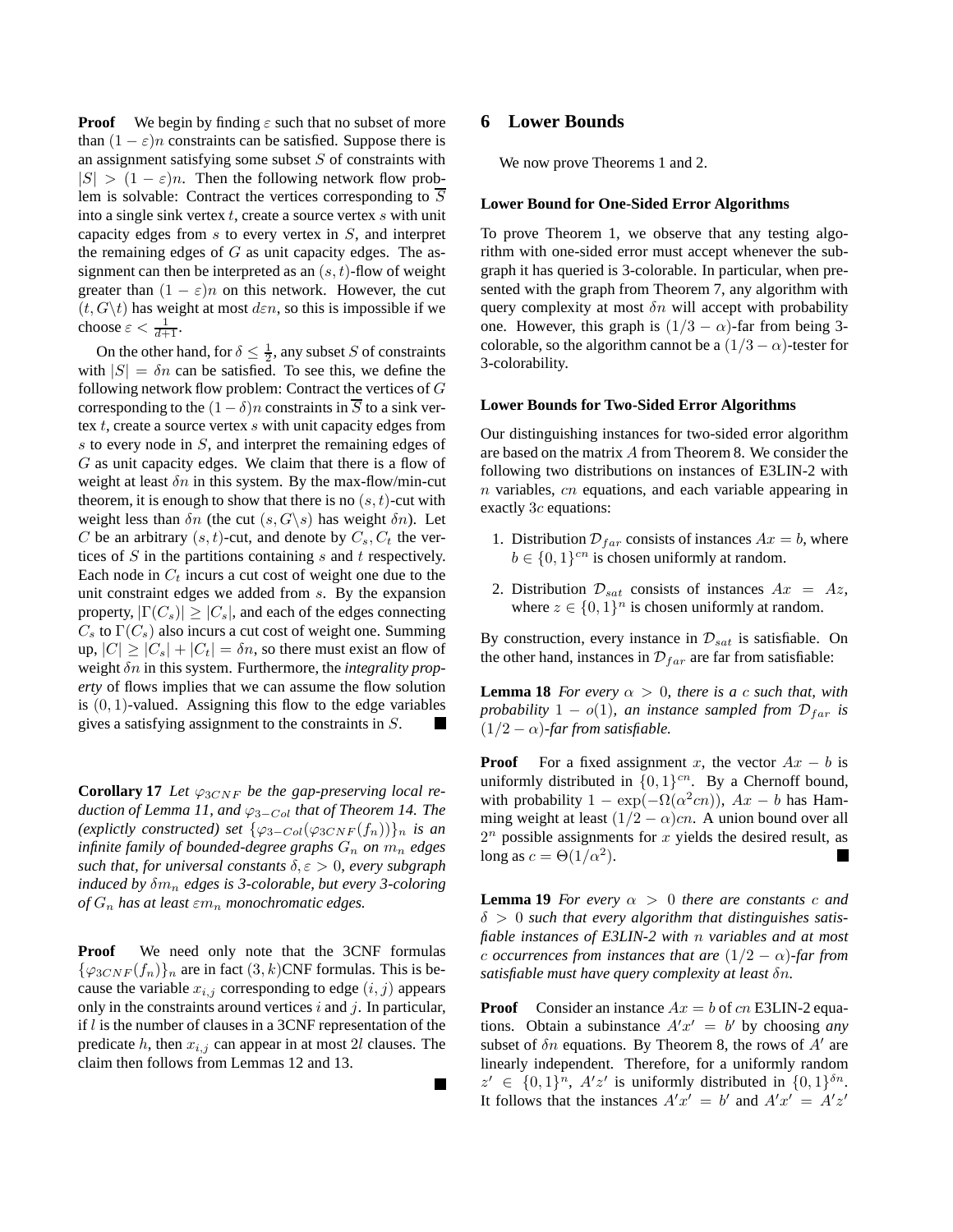are generated with the same probability, or  $\Pr_{\mathcal{D}_{far}}[A'x'] =$  $b'$ ] =  $Pr_{\mathcal{D}_{sat}}[A'x' = b']$ .

Let D be any algorithm of query complexity less than  $\delta n$ . If D can decide whether a given instance  $Ax = b$  is satisfiable with any constant probability, then  $D$  has an advantage at distinguishing instances picked from  $\mathcal{D}_{sat}$  (that are always satisfiable) from instances picked from  $\mathcal{D}_{far}$  (that are  $(1/2 - \alpha)$ -far from satisfiable with high probability). However, the queries of D only reveal a subinstance  $A'x' = b'$ of at most  $\delta n$  equations, and the two distributions are statistically indistinguishable on such a subinstance.

The canonical reduction from E3LIN-2 to E3SAT is a gap-preserving local reduction with  $c_1 = c_2 = 4$ . This observation immediately yields the following lower bound for E3SAT:

**Lemma 20** *For every*  $\alpha > 0$  *there are constants c and* δ > 0 *such that every algorithm that distinguishes satisfiable instances of E3SAT with* n *variables and at most* c *occurrences from instances that are*  $(1/8 – \alpha)$ -far from sat*isfiable must have query complexity at least* δn*.*

The proof of Theorem 2 now follows from the hardness result of Lemma 20 and from the reduction from 3SAT to 3-coloring described in Section 4.

# **7 Approximation Algorithms**

The following theorem follows directly from Lemmas 19 and 20.

**Theorem 21** *For every*  $\varepsilon > 0$ *, every*  $(1/2 + \varepsilon)$ *approximate algorithm for Max E3LIN-2 and every* (7/8 + ε)*-approximate algorithm for Max E3SAT has query complexity*  $\Omega(n+m)$ *, where n is the number of variables and m is the number of equations/clauses. The theorem applies to the special case where every variable occurs in* O(1) *equations/clauses and*  $m = O(n)$ *.* 

Indeed, Lemma 19 is the unconditional version for sublinear time algorithms of the hardness of approximation proved in [13] for Max E3LIN-2. Håstad [13] then uses approximation preserving reductions to show that the hardness of Max E3LIN-2 implies hardness of approximation results for other problems. Since the reductions used in [13] preserve the existence of sublinear time algorithms (for proper instance representation), we also have unconditional inapproximability results for other problems, with respect to sublinear time algorithms.

The standard FGLSS reduction from Max E3LIN-2 to Vertex Cover is such that if every variable occurs in  $O(1)$ equations in the E3LIN-2 instance, then the graph produced by the reduction has constant degree. Therefore, the following result also follows from Lemma 19 (see [13] for a calculation of the inapproximability factor).

**Theorem 22** *For every*  $\varepsilon > 0$ *, there are constants* d,  $\delta$  *such that every*  $(7/6 + \varepsilon)$ -*approximate algorithm for Minimum Vertex Cover in graphs of degree* ≤ δ *has query complexity at least* δn*.*

Similarly, we have a linear query complexity lower bound for every  $(21/22 + \varepsilon)$ -approximate algorithm for Max 2SAT, even for the restricted case where every variable occurs in  $O(1)$  clauses.

Regarding Max CUT, the reduction used in [13] does not create a bounded-degree graph, even if in the original E3LIN-2 instance every variable occurred in a bounded number of equations. However the randomization reduction in [18] can be used to show that every  $(16/17 + \varepsilon)$ approximate algorithm for Max CUT in bounded-degree graphs has linear query complexity.

# **8 Conclusions**

We proved a linear query complexity lower bound for the problem of testing 3-colorability in bounded-degree graphs, and also linear lower bounds for other property testing and approximation problems.

Our results are the first linear lower bounds for property testing in the bounded-degree model for natural graph properties.

It is still open whether it is possible to distinguish 3 colorable graphs from graphs that are, say,  $1/4$ -far from being 3-colorable with  $o(n)$  queries in the bounded-degree model; we have shown it is impossible for one-sided error algorithms, but the question is still open for two-sided error algorithms.

We observed that several unconditional inapproximability results follow as corollaries of our main construction. The results for Vertex Cover, Max CUT and Max 2SAT are not tight, and it would be interesting to strengthen our bounds. We mention that one can modify the bipartiteness lower bound argument in [11] to prove that distinguishing bipartite graphs from graph that are  $(1/2 - \alpha)$ -far from being bipartite requires  $\Omega(\sqrt{n})$  queries, which in turn implies that Max CUT cannot be approximated within  $(1/2 + \varepsilon)$ with  $o(\sqrt{n})$  queries, and, by reductions, that Max E2SAT (and, for a stronger reason, Max SAT) cannot be approximated within  $(3/4 + \varepsilon)$  and Vertex Cover cannot be approximated within  $(3/2 - \varepsilon)$  with  $o(\sqrt{n})$  queries. It remains an open question to prove such stronger inapproximability results for algorithms that make  $o(n)$  queries.

### **References**

[1] N. Alon, E. Fischer, M Krivelevich, and M. Szegedy. Efficient testing of large graphs. In *Proceedings of the*